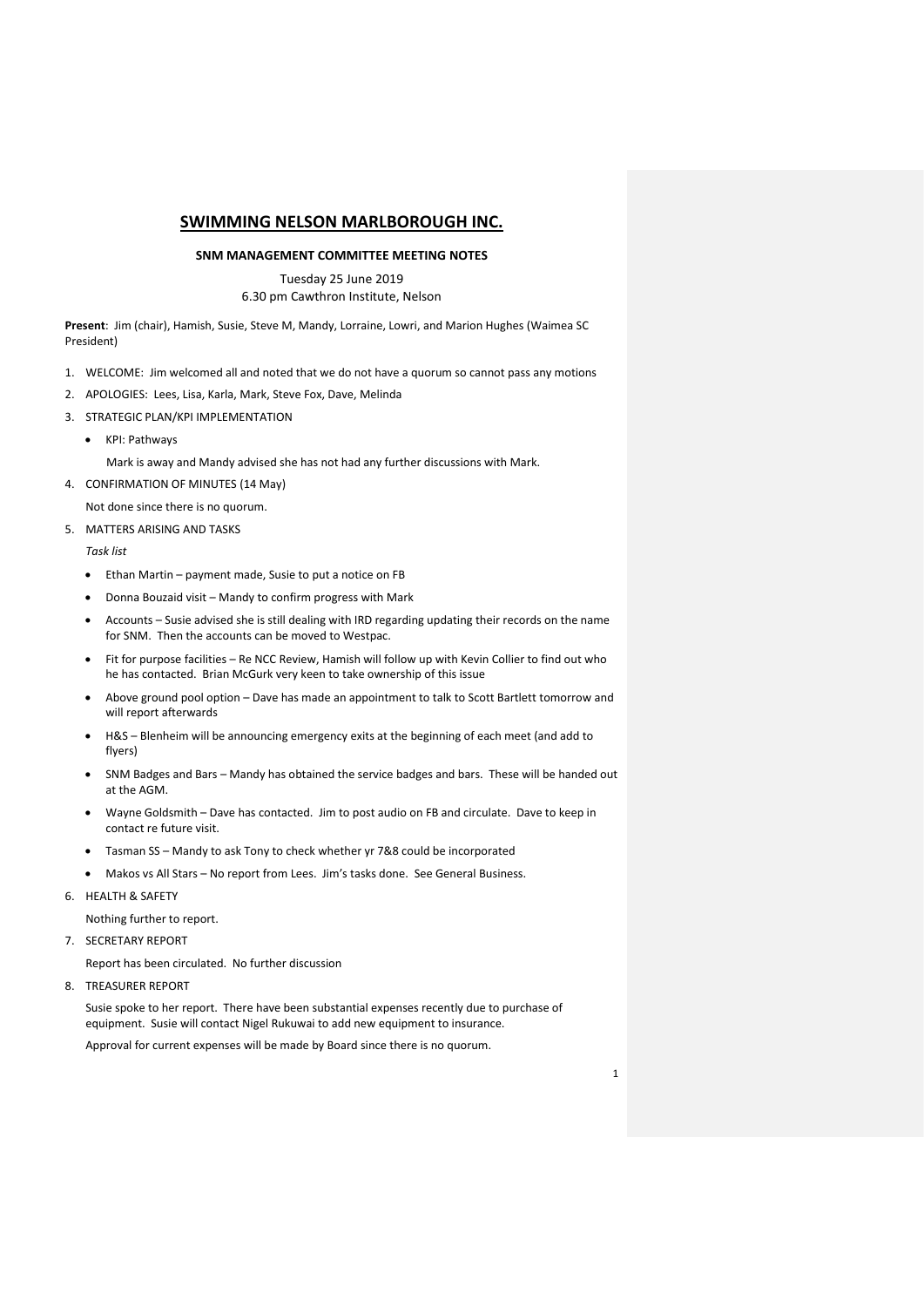### 9. REGISTRAR REPORT/MEETS MANAGEMENT

#### *NM SC CHAMPS*

It was agreed that it would be reasonable to allow swimmers who do not make the cut for long distance events, to enter another event. This proposal will be put to the Board for approval.

### 10. PUBLICITY/COMMUNICATION REPORT

#### No report

## 11. FUNDING REPORT

Grant received from Pub Charity for \$28,863.00 for new equipment.

- To acknowledge grant:
	- Post note on FB (Susie)
	- Recognise in SC Champs flier (Jim)
	- Send Pub Charity a photo (Lowri)
- 12. SNZ LIAISON REPORT

SNZ SGM on Thursday 27 June will consider amendments to SNZ constitution. SNM Board will put a remit to SNM AGM to adopt amendments to SNM constitution.

SNZ is planning to circulate a proposed new competition pathway in July, for approval in January.

13. TECHNICAL

No report.

14. COACHING REPORT

No report.

# 15. CLUB UPDATES

- Blenheim Jack Bugler did very well at NZ Opens, Lowri to provide info to Susie for Facebook. Coverage was excellent. BSC is keen to support Jack to progress with his swimming.
- Tasman looks like RAC will be open 1 July, so Tasman XLR8 meet on 20 July can be held at RAC

16. GENERAL BUSINESS

• Sport Tasman - Innovations for Young Women

This is funding to develop an event to encourage young women to participate. We will not pursue as it requires considerable effort and seems unlikely we would be successful.

• Zone membership - Makos or All Stars

Jim has collated and circulated the views expressed by clubs and coaches. He noted that other SI regions did not accept the suggestion that NM swim at All Stars Juniors with Makos qualifying times. He invited the Committee to express any further views prior to the Board making a decision following this meeting. Mandy noted that while the Tasman committee preferred to move to All Stars Zone, their coach Daniel Bell has advised that he believes SNM should stay in the Makos Zone. All other clubs preferred to stay in the Makos Zone. Marion reiterated that it is very important to Waimea swimmers to have the higher Makos times to aim for. Also concerned that NM clubs would be considered visitors at SICT and SI Champs if we moved to All Stars zone.

• Management Committee membership

Jim commented on the lack of a quorum for tonight's meeting and noted that some committee members had missed several meetings. For future, the Board should appoint the Management Committee so that each member has a specific assigned role or represents a particular club.